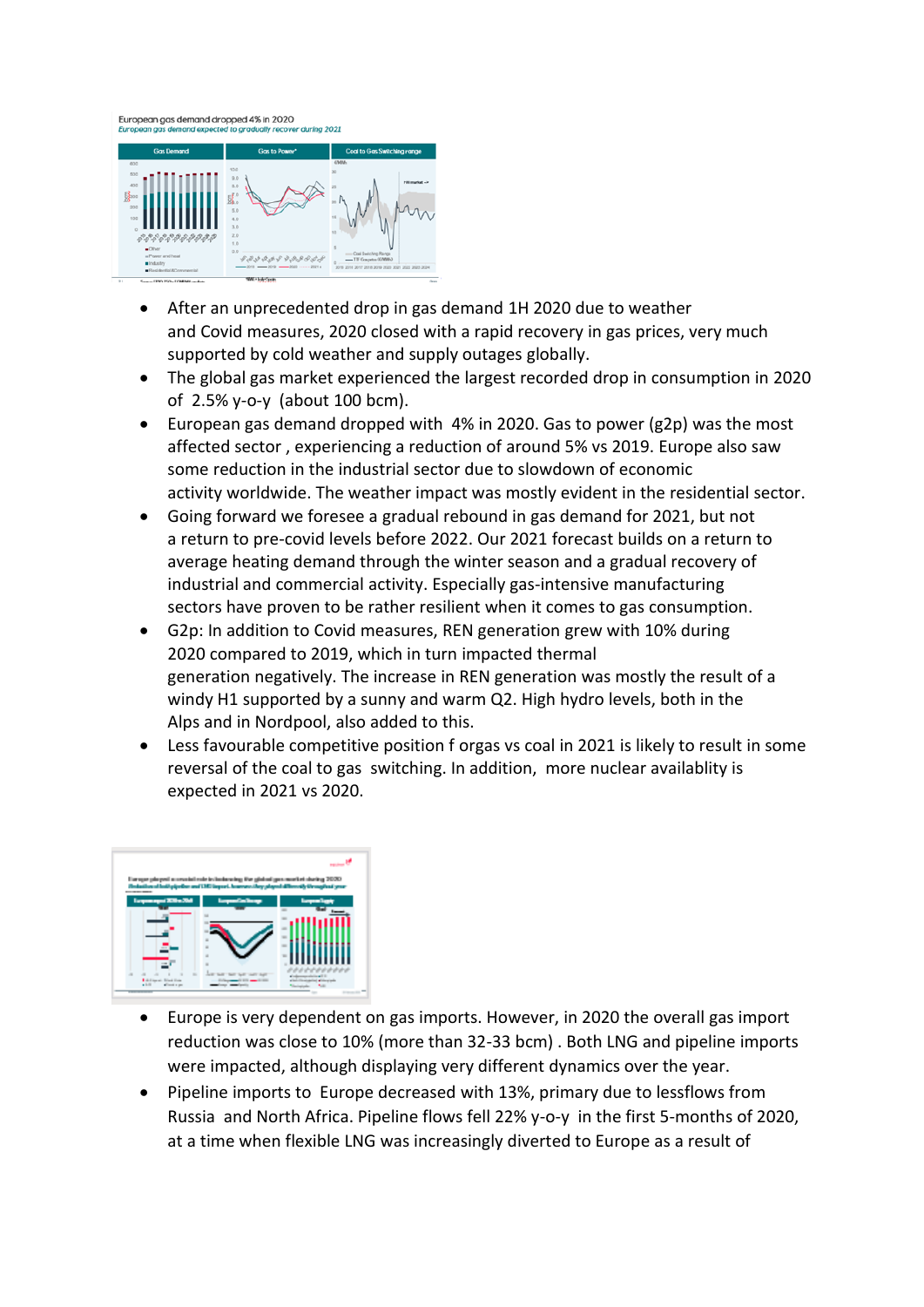depressed demand in Asia. Europe absorbed 2/3 of incremental LNG supply. This highlights the crucial balancing role of Europe in the global gas market.

- LNG imports to Europe dropped from June responding to the price collapse in Europe. Global LNG supply also showed its flexibility in the face of market oversupply by reducing supply. This period was followed byimproved demand and a gradual recovery of the regional price spreads between Asian spot LNG and TTF combined with unplanned LNG outages . Consequently, LNG imports to Europe feel 20% y-o-y in the second half of 2020.
- Traditional pipeline gas suppliers benefited from lower LNG imports in 2<sup>nd</sup> part of 2020 and increased supply y-o-y.
- European storages played a significant role to help balance the gas market in 2020 and absorbed surplus gas. In addition, Ukraine also offered its storage capacity for the European market participants.
- European gas storages started 4Q20 94% full, around 5 % above the 2019level and significant above the 5-year average. Currently European inventories incl. Ukraine are 2.6 bcm above average levels and around 21 bcm below 2020 levels. 4Q20 and Jan 2021 registered higher than average withdrawals on the back of colder weather and low LNG arrivals.
- We expect that Europe will experience a significantly lower storage level coming out of this winter compared to 2020 and below the 5-year average level. This will provide some support for Summer 21 prices as storages need to be refilled. However, it would be less room in the Ukraine storages vs last year.
- **European balance:** European indigenous production fell with 10% in 2020, primarily related to the rapidly declining production from the Groningen field (reduced with 25% y-o-y). Groningen is expected to close entirely in 2022.UK production is expected to stay rather resilient, and is only estimated to fall with 1 % in 2021.
- Reduced indigenous production in combination with demand recovery increase the need for gas import. Pipeline supply to Europe in 2021 is expected to grow y-o-y basis as demand recovers, supported by stronger European prices.



• LNG import growth in 2020 was led by China, up 12% (10 bcm), and India, up 15% ( 4.5 bcm). LNG imports to the rest of Asia were largely flat, with declines in Japan (- 3%), Indonesia (-31%) and Pakistan (-5%). However, this was largely offset by continued growth in Thailand (+18%), Bangladesh (+19%), Chinese Taipei (+8%)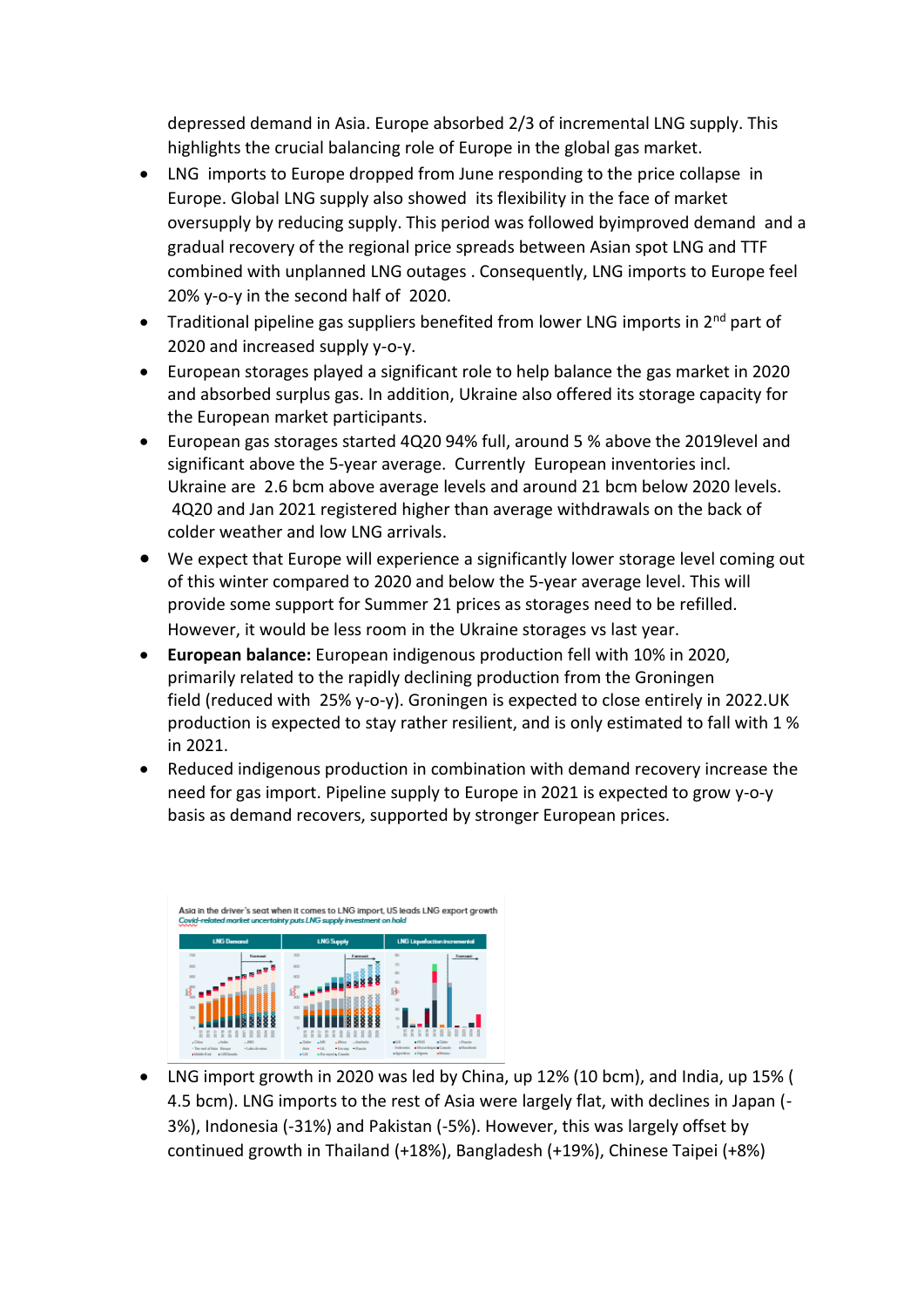- China and India remain the world's largest buyers of short-term and spot LNG, with respective market shares of 20 and 11%. The weather sensitivity of Chinese demand has grown substantially, given that millions of households have switched their boilers to gas from coal over the last few years. In addition, China still has limited gas storage capacity which represents only 6% of gas demand vs 30 % in Europe.
- Q4 20: LNG demand in northeast Asia increased 10 % y-o-y between mid-December 2020 and early January 2021 due to colder than average winter temperatures, exacerbated by lower nuclear availability in Japan and limits on coal-fired generation in Korea. The rise in LNG demand in Asia coincided with a number of LNG outages , which increased the call on more remote suppliers. Longer voyages and congestion at the Panama Canal spiked spot charter rates to historical highs.The price spike did not last beyond the short-term cold wave and Europe will get more and more LNG from mid Feb.
- LNG imports to Europe in 2021 is expected to be in line with last year, with possible upside but the main growth will come from Asia
- New capacity starting up this year is limited. Yamal LNG Train 4 will start in Q1, and Damietta LNG in Egypt will resume production and exports after having been mothballed since 2012. One large train, Corpus Christi LNG Train 3 will start commercial operations in May. For the next 5 years more than 100 bcm of new capacity would be added. US will lead the main increase in capacity, above 40 bcm of incremental capacity vs 2020, followed by Russia +20 bcm.
- Covid related market uncertainties put FIDs on hold in 2020. Only one FID was taken in Mexico for a small project. 2021 started with Qatar taking FID on 4 trains above 40 bcm. But still for th next 5 years there is limited amount of expected new FIDs.



- Gas demand in Asia saw a steep decline in the first-half of 2020. Demand rallied in the second-half with y-o-y growth in most Asian economies. Gas demand in 2021 is projected to see a strong rebound in most of the key growth markets in Asia.
- Gas demand in China has grown 5% in 2020. China was the first country to emerge from a Covid-19-induced gas demand drop in the early spring with a gradual recovery in Q2 which accelerated further in the second-half of 2020.
- IEA: Gas demand in China is projected to increase by more than 8% in 2021 on the back of strong economic recovery, supported by ongoing expansion of natural gas use by residential and commercial consumers and market reforms that will increase market competition and lower end-user prices.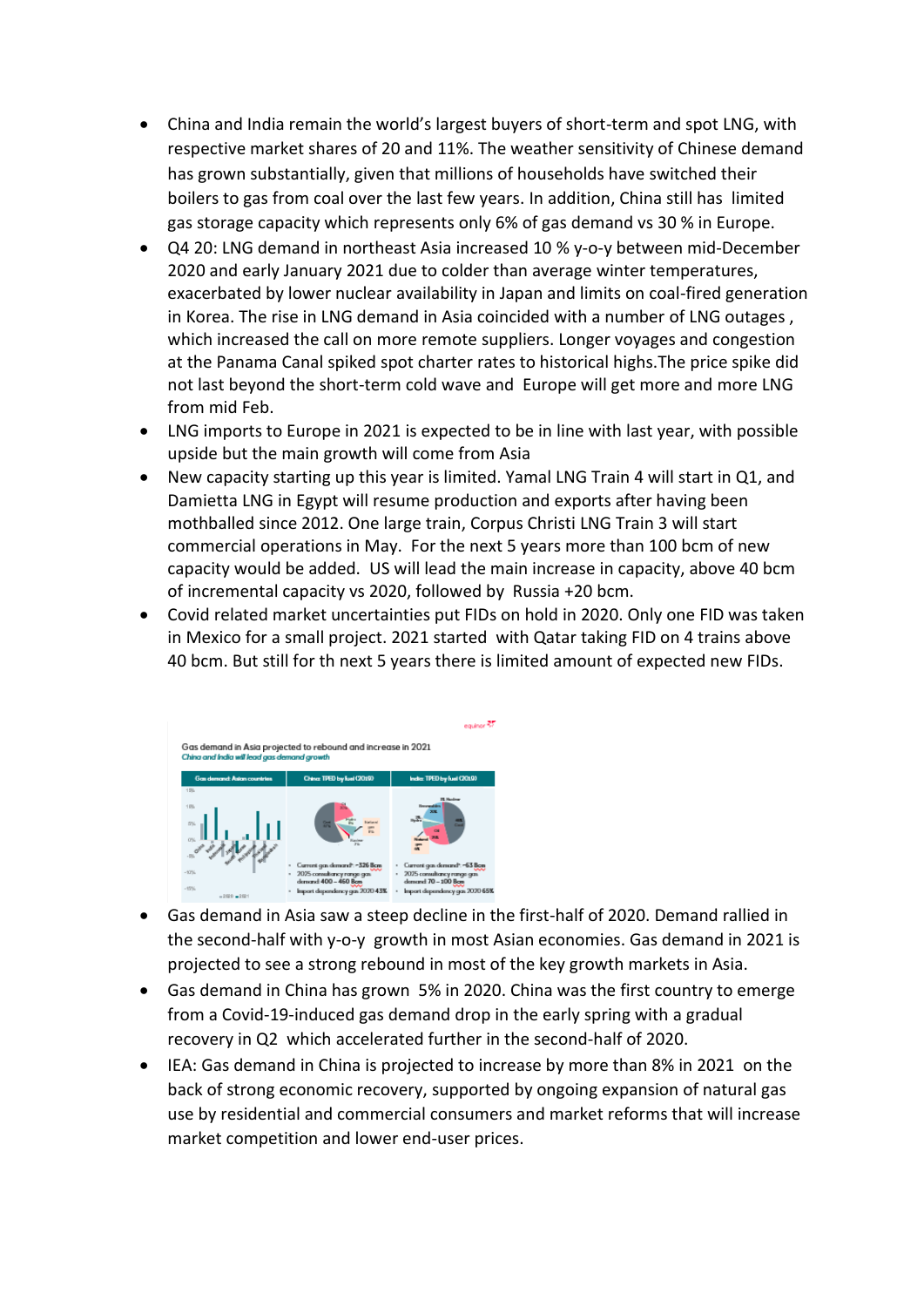- In the second-half of 2020 China's announced their net zero emission target by 2060, which support gas demand growth in the medium-term.
- Gas demand in Indiawas reduced with 1 % y-o-y.
- India's gas demand is projected to rebound sharply and increase by 10% in 2021 based on IEA (or 6% IHS), driven by strong economic recovery and new infrastructure projects. However, further project delays, lower than forecast GDP growth and a challenging outlook for domestic gas production present significant downside risks to the outlook for 2021.
- Currently more than half of the gas supply in India is LNG. As indigenous production declines the share of LNG will grow, which makes India very vulnerable to global gas market dynamics.



- US production declined with 19 Bcm (2%) y-o-y in 2020. In 2021, production is expected to experience another y-o-y decline as associated gas slips due to natural decline rates and limited incremental drilling. Dry gas will also fall as producers practice upstream discipline and non-premium dry gas plays see little activity.
- Production returns to growth in late 2021 as prices improve. The majority of growth is expected to come from the Permian (associated) and Haynesville (dry) basins.
- Gas Demand dropped in 2020 with 2% (21 bcm). Higher prices in 2021 will lead to increased gas-to-coal switching in the power sector and drive down the overall domestic demand for gas. Demand is expected to recover in 2022-23 From 2022- 2025, we expect ~35 Bcm of new LNG capacity to come online in the US, up from ~100 Bcm to 135 Bcm. The majority of the expansions are additional trains on already existing terminals with Cheniere's Sabine Pass as the most significant one with ~10 Bcm. Other brownfield expansions are Cameron (~5 Bcm), Freeport (~3 Bcm), Corpus Christie (~2 Bcm) and Cove Point (~1 Bcm). All these terminals are on the US Gulf Coast expect Cove Point that's located on the East coast.
- 2021 LNG Exports:LNG exports are expected to continue running at near-full capacity for the remainder of the winter as forward curves show US exports to be in the money. However, given the expected y-o-y decline in production, US balances will become tight over the summer and preserve some gas for domestic purposes rather than for export.